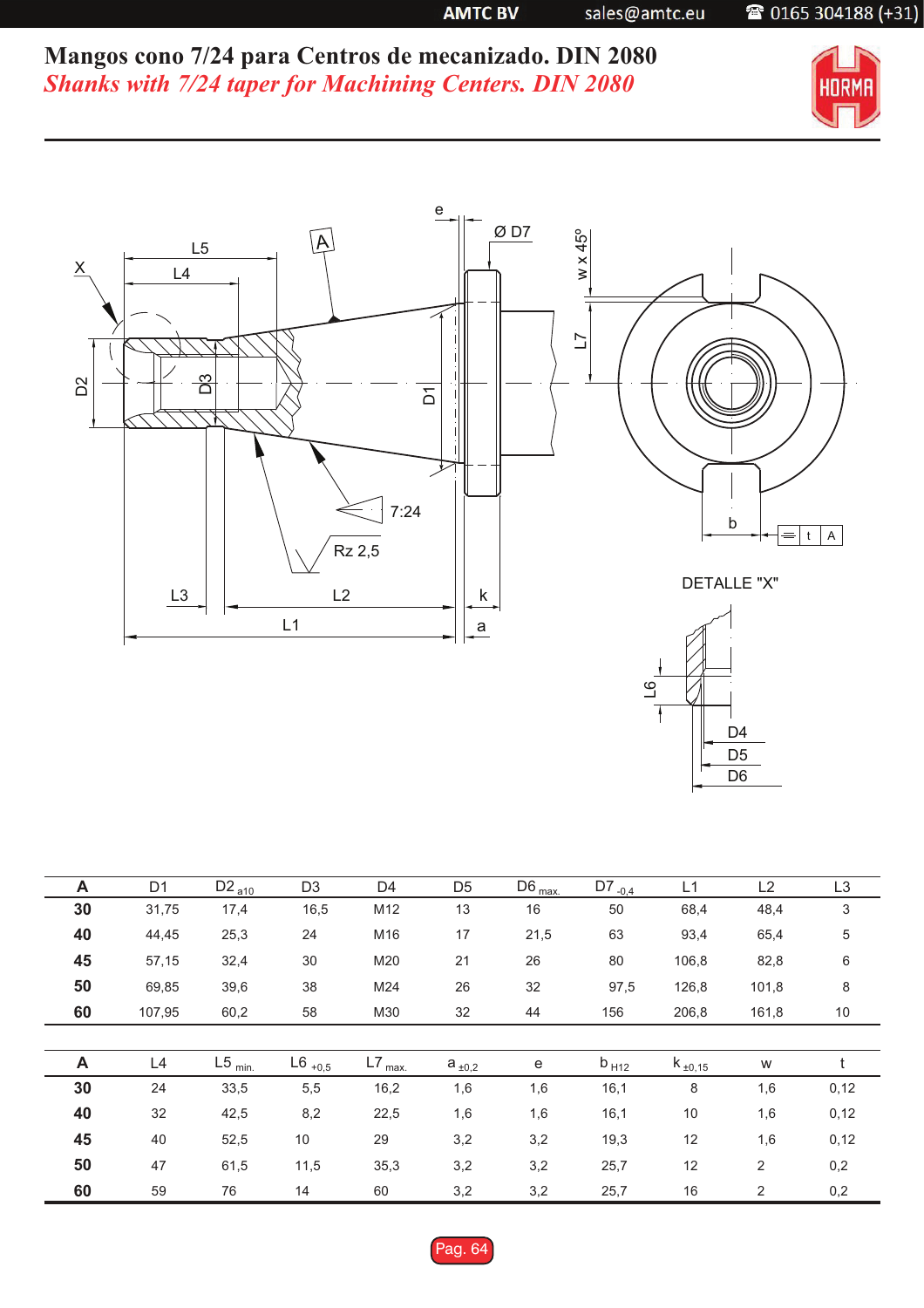**AMTC BV** 

sales@amtc.eu

2 0165 304188 (+31)

## **Eje portafresas largo con cono ISO. DIN 2080** *Long milling machine arbors with ISO. DIN 2080*

**Utilización:** Para fresas con chavetero longitudinal. Tolerancias: Ød=h6 ; Ød2=k5 para rodamientos y g6 para bronce. **Suministro forma A:** Eje con tuerca y chavetas. **Suministro forma B:** Además de la Forma A, juego de anillos DIN 2085 y los bujes (indicar la cantidad, el diámetro exterior y el tipo).

**Application:** for cutters with axial keyway.<br>**Tolerances:** Ød=h6 ; Ød2=k5 for ball bearings and g6 for bronze. *Delivery form A: Arbor with nut and feather keys. Delivery form B: Form A plus spacing collar set DIN 2085 and the bushings (indicate*



| A  | <b>Form</b> | <b>COD</b>            | d  | L   |
|----|-------------|-----------------------|----|-----|
|    |             | 3540.EJA.16.400       | 16 | 400 |
|    |             | 3540.EJA.22.400       | 22 | 400 |
|    |             | 3540.EJA.22.500       | 22 | 500 |
|    |             | 3540.EJA.27.400       | 27 | 400 |
|    |             | 3540.EJA.27.500       | 27 | 500 |
| 40 | Form A      | 3540.EJA.27.630       | 27 | 630 |
|    |             | 3540.EJA.32.400       | 32 | 400 |
|    |             | 3540.EJA.32.500       | 32 | 500 |
|    |             | 3540.EJA.32.630       | 32 | 630 |
|    |             | 3540.EJA.40.400<br>40 |    | 400 |
|    |             | 3540.EJA.40.500       | 40 | 500 |
| 50 |             | 3550.EJA.22.500       | 22 | 500 |
|    |             | 3550.EJA.27.500       | 27 | 500 |
|    |             | 3550.EJA.27.630       | 27 | 630 |
|    | Form A      | 3550.EJA.32.500       | 32 | 500 |
|    |             | 3550.EJA.32.630       | 32 | 630 |
|    |             | 3550.EJA.40.500       | 40 | 500 |
|    |             | 3550.EJA.40.630       | 40 | 630 |

| AT3                        | $7d$ 0,008 A                |
|----------------------------|-----------------------------|
| $\overline{A}$<br>,,,,,,,, | g<br><b>Roman</b><br>Form A |
| A<br>.<br>Ød               | <u>mum</u><br>Form B        |

**35xx.EJA**

**35xx.EJB**

| A  | <b>Form</b> | <b>COD</b>      | d  | L   |
|----|-------------|-----------------|----|-----|
|    |             | 3540.EJB.16.400 | 16 | 400 |
|    |             | 3540.EJB.22.400 | 22 | 400 |
|    |             | 3540.EJB.22.500 | 22 | 500 |
|    |             | 3540.EJB.27.400 | 27 | 400 |
|    |             | 3540.EJB.27.500 | 27 | 500 |
| 40 | Form B      | 3540.EJB.27.630 | 27 | 630 |
|    |             | 3540.EJB.32.400 | 32 | 400 |
|    |             | 3540.EJB.32.500 | 32 | 500 |
|    |             | 3540.EJB.32.630 | 32 | 630 |
|    |             | 3540.EJB.40.400 | 40 | 400 |
|    |             | 3540.EJB.40.500 | 40 | 500 |
| 50 |             | 3550.EJB.22.500 | 22 | 500 |
|    |             | 3550.EJB.27.500 | 27 | 500 |
|    | Form B      | 3550.EJB.27.630 | 27 | 630 |
|    |             | 3550.EJB.32.500 | 32 | 500 |
|    |             | 3550.EJB.32.630 | 32 | 630 |
|    |             | 3550.EJB.40.500 | 40 | 500 |
|    |             | 3550.EJB.40.630 | 40 | 630 |

**Piezas de recambio -** *Spare parts*